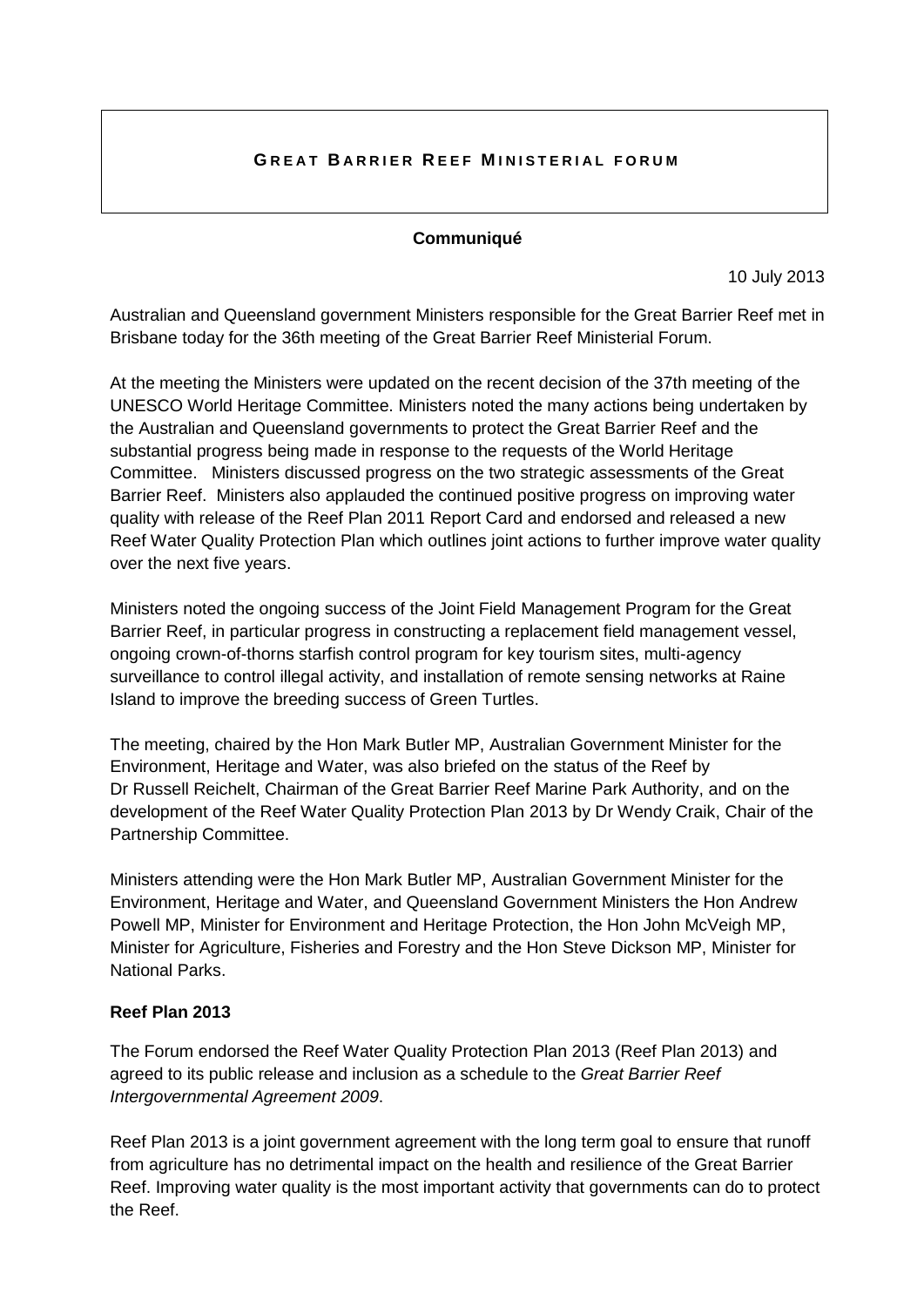Reef Plan 2013 includes nine key actions, with clear responsibility for delivery by a range of partners, including the Queensland and Australian governments, industry and regional delivery partners. The actions focus on a combination of incentives, education, best management practice systems and extension.

The Forum also noted the latest Scientific Consensus Statement, prepared by more than 40 leading water quality scientists. The findings helped inform development of Reef Plan 2013 and will continue to be used to target investments and actions to the critical areas.

Ministers approved the appointment of Dr Andrew Ash and Dr Graham Bonnett to the Independent Science Panel. Dr Andrew Ash, from the Commonwealth Scientific and Industrial Research Organisation (CSIRO), has extensive expertise in research on grazing and climate change adaptation. Dr Graham Bonnett, also at CSIRO, has led a range of research aimed at improving sugarcane productivity whilst ensuring environmental health.

Ministers noted the report on the latest Reef Plan and the requirement for 'game changing' practices to be implemented, particularly in the Burdekin and Wet Tropics catchments, to achieve the Reef Plan targets.

Ministers acknowledged the importance of achieving alignment of funding to optimise the uptake of best management practices that enhance reef water quality.

# **Reef Plan 2011 Report Card**

The Forum endorsed the 2011 Report Card and agreed to its public release.

Ministers noted that the report card demonstrates that real progress has been made towards Reef Plan targets, particularly in the area of improved land management practices which have reduced pollutant runoff significantly.

Ministers praised the significant efforts made by graziers, canegrowers and other primary producers who have taken practical steps to reduce the runoff of sediment, nutrients and pesticides to Reef catchment streams.

The report card highlights that it will take time for these achievements to translate into improved marine condition, given the extreme weather events that occurred in 2010-2011, including Tropical Cyclone Yasi.

### **World Heritage Committee decision**

The Forum noted the decision of the 37th session of the World Heritage Committee at its meeting in Phnom Penh, Cambodia.

Ministers noted that the World Heritage Committee welcomed progress on the two strategic assessments and the independent review of management arrangements for Gladstone Harbour, as well as the renewed commitment to the Reef Water Quality Protection Plan and associated Reef Rescue measures, and the positive results indicated in the Second Reef Plan Report Card (2010).